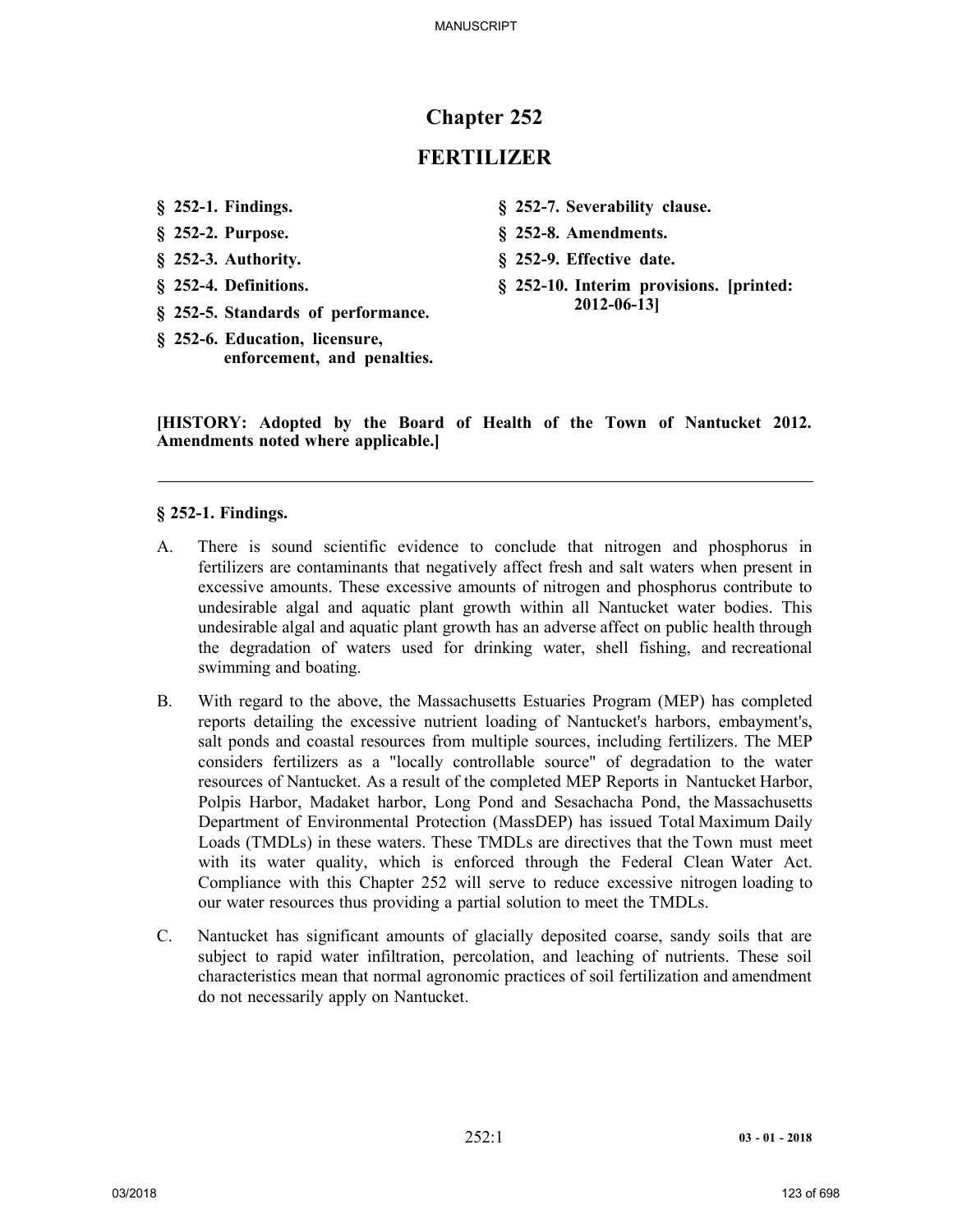## **§ 252-2. Purpose.**

- A. It is necessary to control by regulation in the Town and County of Nantucket the use of fertilizer that contains phosphorus and nitrogen so as to improve and restore the quality of its water resources.
- B. This regulation provides for a reduction of nitrogen and phosphorus deposition into Nantucket's waters and wetlands by means of an organized system of education, licensure, and regulation of practice and should help Nantucket to achieve compliance with the embayment specific Total Maximum Daily Loads (TMDLs) prescribed by the Commonwealth of Massachusetts for controllable nitrogen and phosphorus in its water resources.

## **§ 252-3. Authority.**

This Regulation is adopted by the Town of Nantucket's Board of Health as authorized by Massachusetts General Laws, Chapter 111, Section 31, Chapter 262 of the Acts of 2012, Chapter 561 of the Acts of 1973, and 330 CMR 31.00, *et seq.* The Nantucket Planning and Economic Development Commission ("NPEDC") has approved these proposed regulations as consistent with NPEDC's plan and goals for Nantucket.

## **§ 252-4. Definitions.**

For the purposes of this Regulation, the following words shall have the follow meanings unless the context clearly indicates a different meaning:

AGRICULTURE — Farming in all of its branches and the cultivation and tillage of the soil, the production, cultivation, growing, and harvesting of any agricultural, floricultural or horticultural commodities. For the purposes of this regulation, agriculture means the raising of crops for commercial sale, where the threshold of commercial is \$2,500 or more of gross sales per calendar year, measured as an average over a five-year period. See also "Horticulture."

AMENDMENT — Refers to the application of substances to soils and plantings; amendments include but are not limited to fertilizers and may include other soil conditioners such as lime, compost, and other organic materials.

APPLICATOR — Any person Who applies fertilizer to plants and soils.

BEST MANAGEMENT PRACTICE BMP — A sequence of activities designed to limit a nonpoint pollution source. For the purposes of this regulation and pursuant to § 252-5A of this regulation, BMP means the current edition of "Best Management Practices for Fertilizer Use on Lawn and Landscape Plantings on Nantucket, MA" as endorsed by NPEDC.

COMBINATION PRODUCTS SOMETIMES KNOWN AS WEED AND FEED — Any product that, in combination with fertilizer, contains weed killer, defoliant, crabgrass preventer, or any other chemical for restricting the growth of plants other than turf.

COMPOST — Is partially decomposed organic matter that is used as a soil amendment. Compost is considered a fertilizer for the purposes of this regulation.

COMPOST TEA — Is a liquid infusion of compost that is used as a soil amendment or foliar fertilizer. Compost tea is considered a fertilizer for the purposes of this regulation.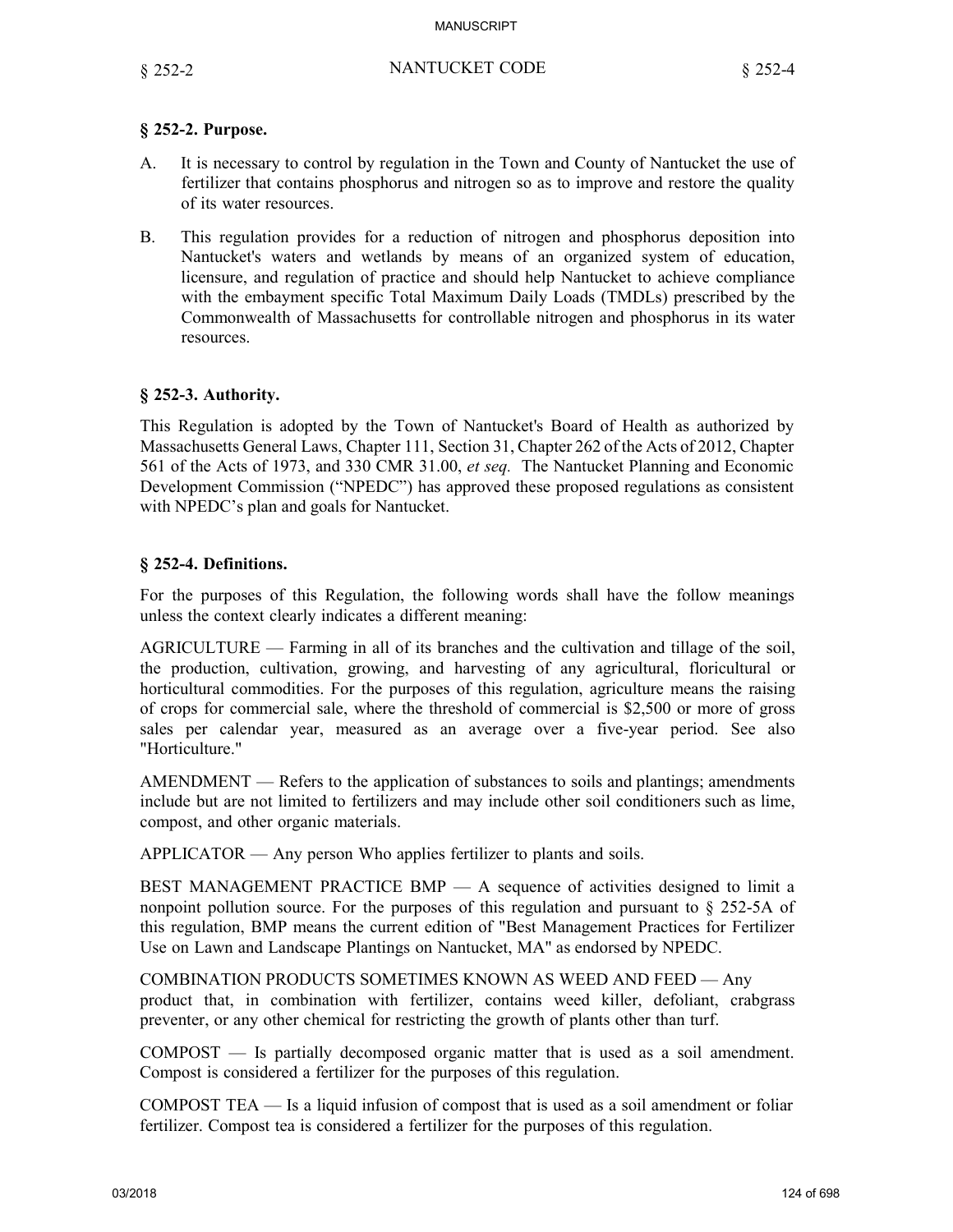252:2 **<sup>03</sup> - <sup>01</sup> - <sup>2018</sup>**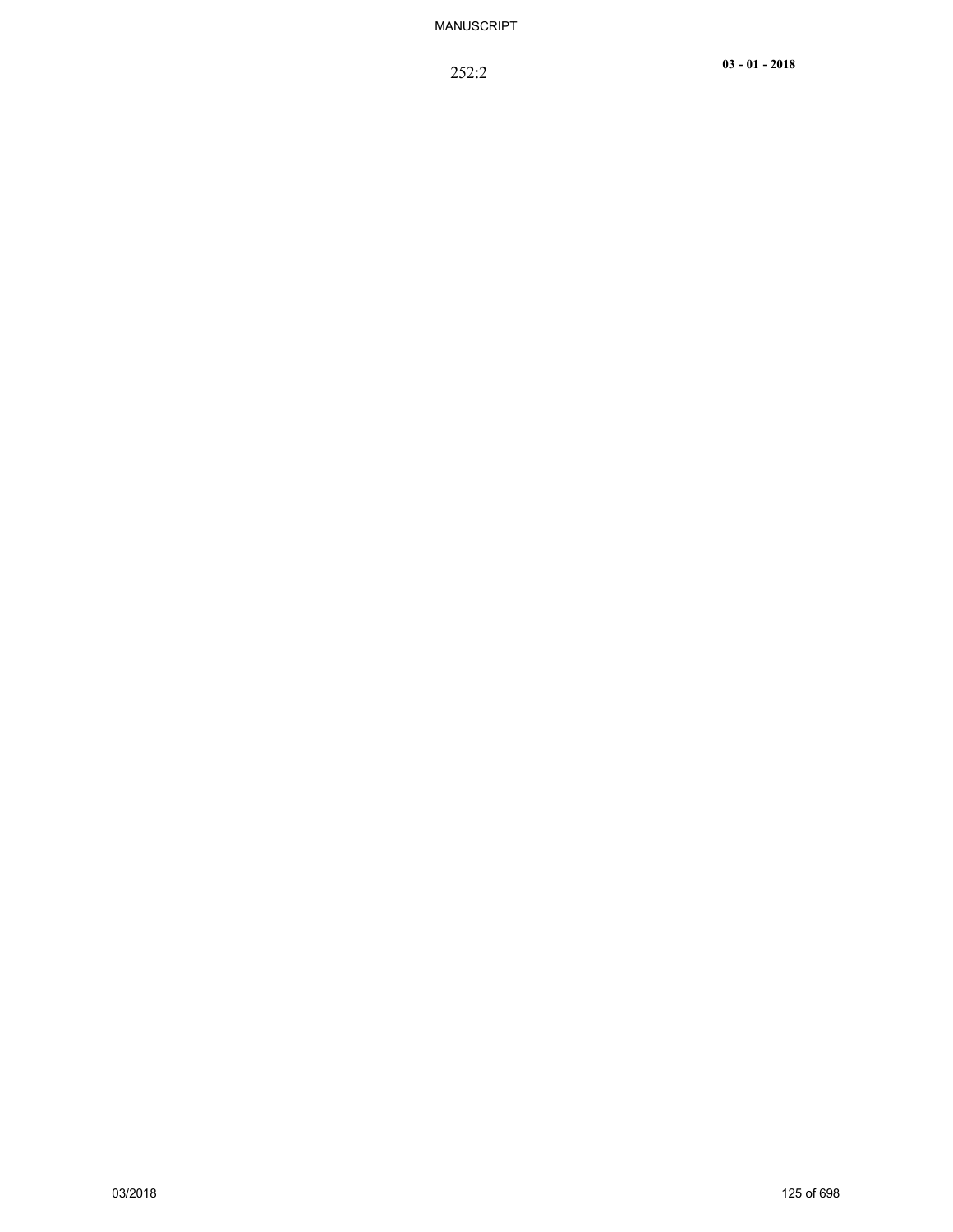CONTINUING EDUCATION HOURS — Elapsed or actual time spent in an educational, professional-development activity.

FAST-ACTING NITROGEN — Any water-soluble nitrogen that is immediately available to plants upon application.

FERTILIZE, FERTILIZING, OR FERTILIZATION — The act of applying fertilizer to plants or soils.

FERTILIZER — A substance that enriches the soil with elements essential for plant growth, such as nitrogen, phosphorus, or other substances;. Fertilizer includes foliar fertilizers, as defined below.

FERTILIZER LICENSE — That documentation denoting an individual or corporate entity has demonstrated, by means of an examination, competency in applying fertilizer on properties within the Town and County of Nantucket.

FOLIAR FERTILIZER — Any fertilizer product designed for uptake into a plant through its leaves and which typically are sprayed directly onto a plant.

HEALTH AGENT OR HEALTH DIRECTOR — Signifies the individual who has direct oversight of the daily activities of the Nantucket Health Department.

HORTICULTURE — Is a general term meaning plant science and plant products. For the purposes of this Regulation, horticulture means the raising of flowers, fruits, vegetables, berries, herbs, nuts, and other similar products for commercial sale, where the threshold of commercial is \$2,500 of gross sales per calendar year measured as an average over a fiveyear period. See also "Agriculture."

IMPERVIOUS SURFACE  $- A$  surface that has been compacted or covered with a layer of material so that it is highly resistant to infiltration by water.

LANDSCAPE PROFESSIONAL — A person who, in exchange for money, goods, services, or other consideration, applies fertilizer to plants or soils.

LANDSCAPING — Establishment by sod, seeding, or transplanting, renovation, maintenance, or fertilization of turf and other plantings.

LICENSED APPLICATOR — A person authorized by the Nantucket Board of Health or Health Agent to apply fertilizer for commercial purposes.

NANTUCKET — Encompasses the land and water of the Town and County of Nantucket including Tuckernuck and Muskeget.

NANTUCKET BMP — Is the current edition of the "Best Management Practices for Fertilizer Use on Lawn and Landscape Plantings on Nantucket, MA." Pursuant to  $\S$  252-5A of this Regulation, the Nantucket BMP is adopted by the Board of Health and is generally available to the public.

NANTUCKET BOARD OF HEALTH — That local Board appointed by the Board of Selectmen to oversee public and environmental practices through the actions of its Health Department within the Town and County of Nantucket.

252:3 **03 - 01 - 2018**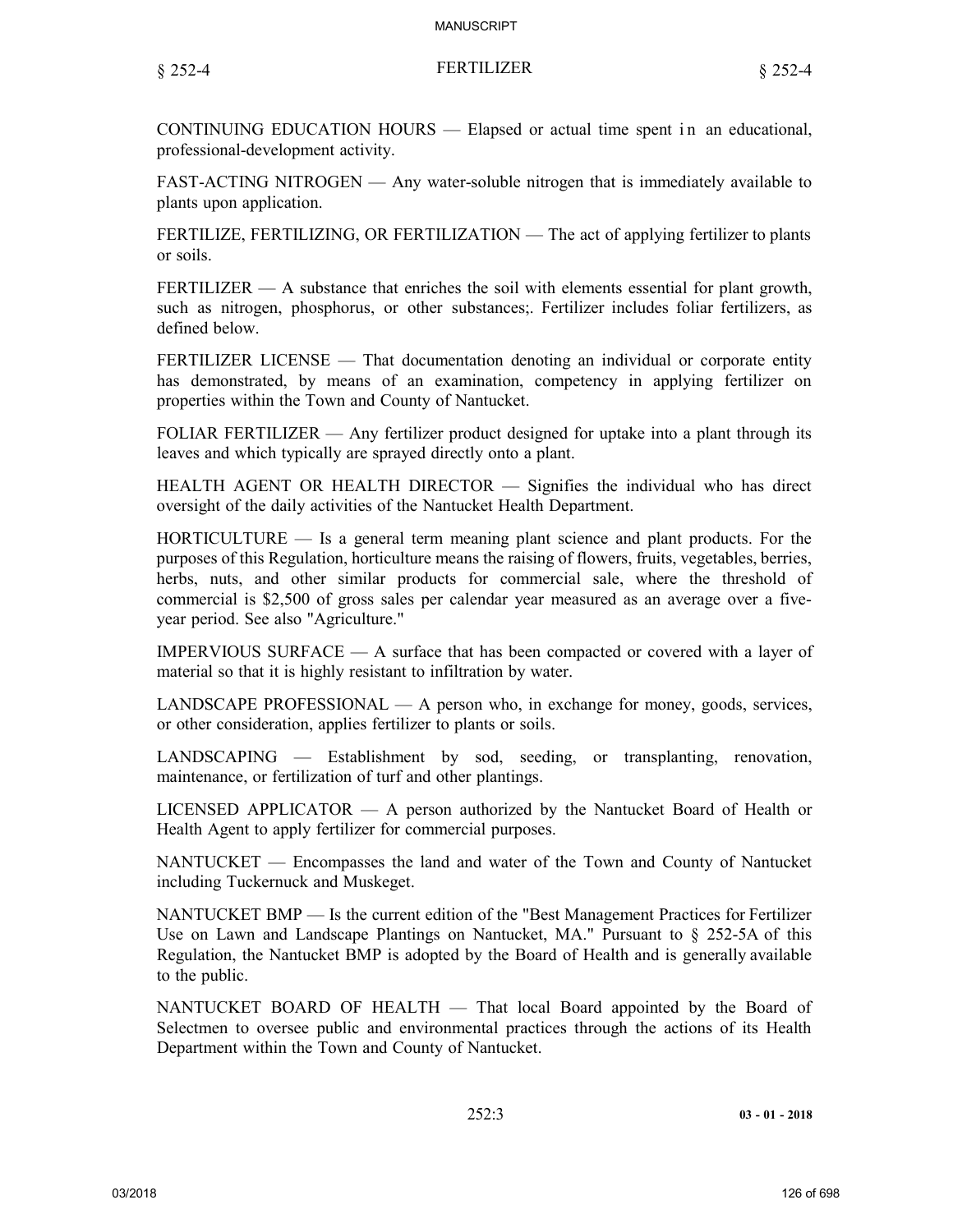#### § 252-4 NANTUCKET CODE § 252-5

NANTUCKET, TOWN AND COUNTY OF — The bodies politic created by state statute (of the Commonwealth of Massachusetts General Court) to govern the lands and waters of Nantucket, as defined above.

NONPOINT POLLUTION — Contamination which includes but is not limited to sediments, nutrients, pathogens, and pollutants that collect in water-bodies from stormwater runoff and boat waste discharges." (301 CMR 26.03, "Definitions" in the "Coastal Pollutant Remediation Program")

NONPOINT POLLUTION SOURCE (NPS) — Any activity releasing pollution that is not deemed point-source pollution.

NUTRIENT — Any of the following 16 elements needed for growth of a plant; the three non-mineral elements: carbon, hydrogen, and oxygen; the six macronutrients: nitrogen, phosphorus, potassium, calcium, magnesium, and sulphur; and the seven micronutrients: boron, copper, iron, chloride, manganese, molybdenum, and zinc.

NUTRIENT MANAGEMENT — Systematic control of the application of nutrients.

PLANTINGS — Organized cultivation of plants for beneficial purposes.

PLANTS — Biological organisms in the Kingdom Plantae that, for the purposes of this Regulation, are used domestically.

POINT-SOURCE WATER POLLUTION — Comes from end of pipe stationary locations such as sewage treatment plants, factories, and ships and is subject to regulatory control under the Massachusetts Clean Water Act and the Federal Water Pollution Control Act, both as amended.

RENOVATION – The process of replacing the turf plants on a site without making changes to the soil or grade, which does not normally include total removal of existing vegetation, but may include eradication of the existing stand with non-selective herbicides or extended covering. Renovations may include the use of superficial cultivation with aeration, dethatching, overseeing or similar pieces of equipment to insure good seed to soil contact and enhance the renovation process.

SLOW-RELEASE, CONTROLLED-RELEASE, TIMED-RELEASE, SLOWLY AVAILABLE, OR WATER INSOLUBLE NITROGEN — Nitrogen in a form that delays its availability for plant uptake and use after application and is not rapidly available to turf and other plants.

SOIL — The upper-most layer of the earth's surface, comprised of mineral and organic matter, which can host biological communities.

SOIL TEST — A technical analysis of soil conducted by an accredited soil testing laboratory using methods and procedures recommended by University of Massachusetts Amherst Extension as appropriate for Commonwealth soils. (See 330 CMR 31.02)

TOTAL MAXIMUM DAILY LOAD/TMDL — Is a calculation of the maximum amount of a pollutant that a water body can receive and still safely meet water quality standards.

TURF — Grass-covered soil held together by the roots of turf grass, also known as "sod" or "lawn."

WATERS OR WATER-BODIES OR WATER RESOURCES — Includes but are not limited to, streams, including intermittent streams, creeks, rivers, freshwater and tidal wetlands, ponds, lakes, marine waters, canals, lagoons embayment's, and estuaries within the Town and County of Nantucket, including without limitation all waters defined in Massachusetts General Laws Chapter 131, Section 40 and Town of Nantucket Code Chapter 136.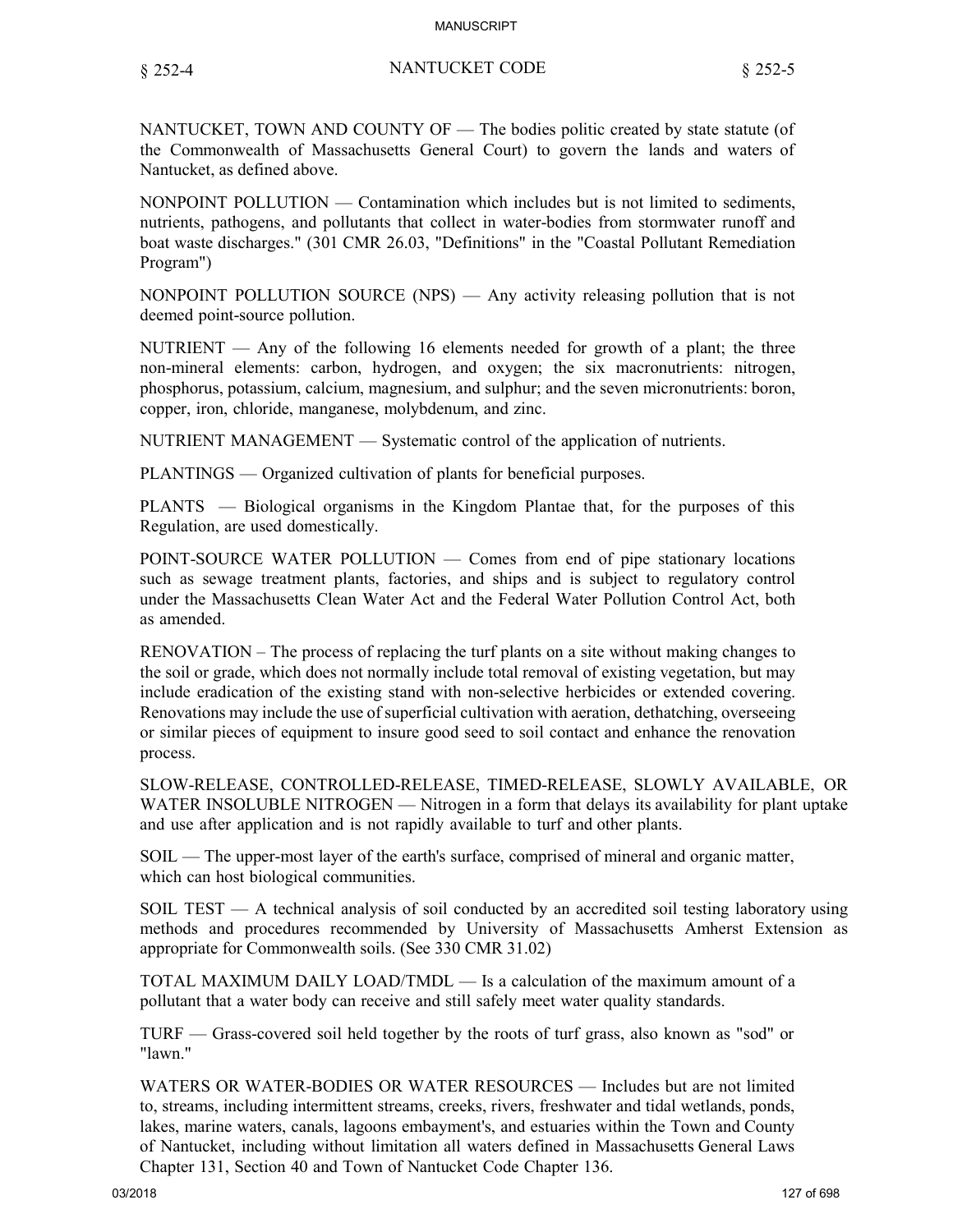# **§ 252-5. Standards of performance.**

A. Nantucket best management practices. The Nantucket Board of Health shall adopt the document known as the Nantucket Best Management Practices ("Nantucket BMP"),

252:4 **03 - 01 - 2018**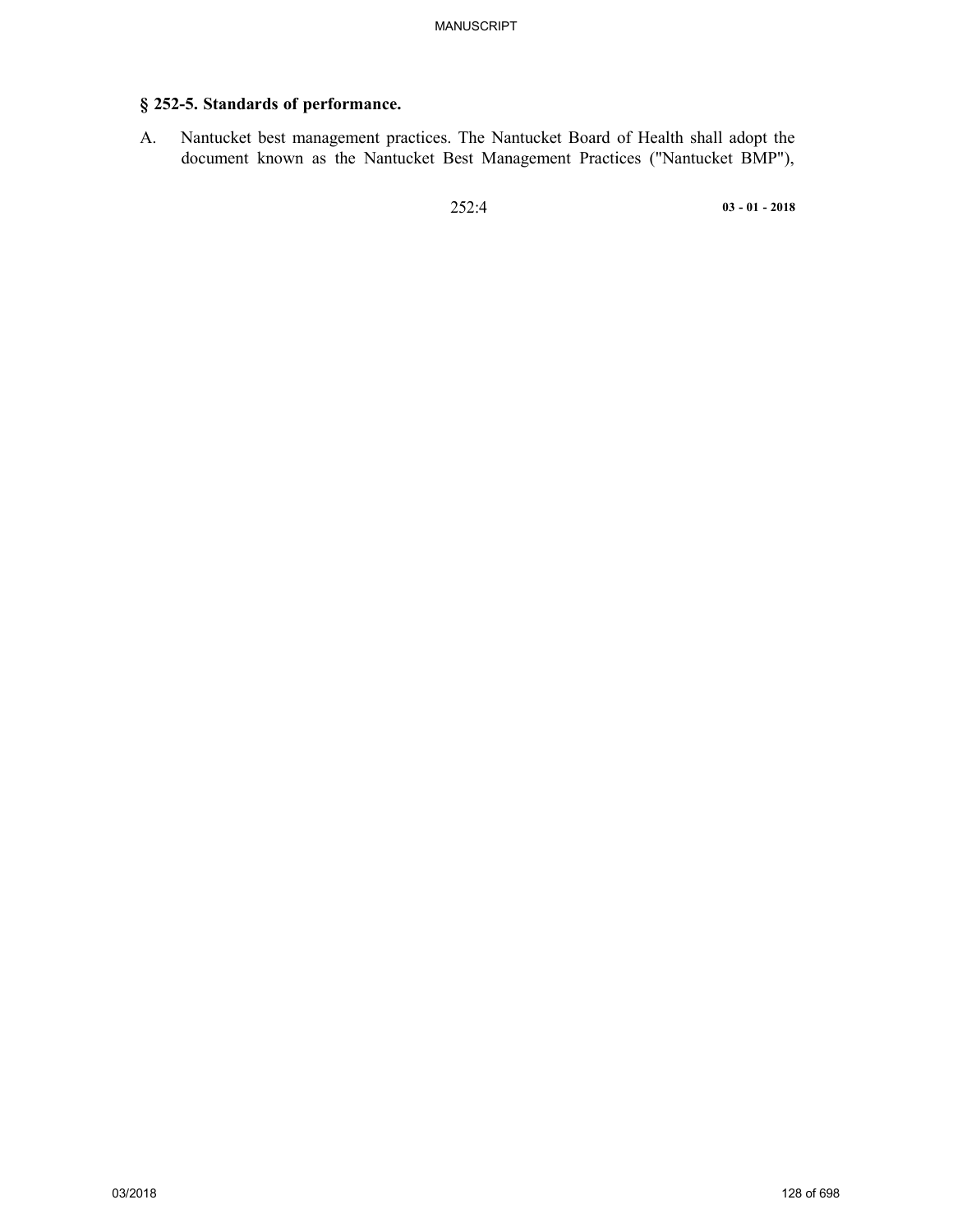#### § 252-5 FERTILIZER § 252-5

which shall be incorporated into and be part of this Regulation. The initial version of the Nantucket BMP has been developed by a broad group of stakeholders representing diverse interests and has been reviewed by soil and turf scientists and educators. It is based on principles of soil science appropriate to Nantucket soils and climate. Therefore, notwithstanding the requirements of G.L. c. 111, § 31, no amendment to the Nantucket BMP shall be adopted until such time as the Nantucket Board of Health shall hold a public hearing thereon, notice of the time, place and subject matter of which, sufficient for identification, shall be given by publishing in a newspaper of general circulation in the Town and County once in each of two successive weeks, the first publication to be not less than 14 days prior to the date set for such hearing. No such amendment shall be effective unless the proposed amendment has been reviewed and commented upon by soil and turf scientists and educators and it is passed by a fourfifths vote of the Nantucket Board of Health.

- B. Performance standards for non-licensed applicators. Applicators who do not hold Fertilizer Licenses issued in accordance with § 252-6B of this Regulation shall comply with the following standards:
	- (1) Applicators shall not apply fertilizer immediately before or during heavy rainfall, such as but not limited to thunderstorms, hurricanes, or north eastern storms, or when the soil is saturated due to intense or extended rainfall;
	- (2) Applicators shall not apply fertilizer between October 16th and the following April 30th;
		- (a) Exceptions:
			- 1. Planting beds may be fertilized with non-phosphorus containing fertilizer starting April 15.
			- 2. Liquid turf fertilizer that does not contain phosphorus may be applied at a rate no greater than 1/8 pound/1,000 square feet between April  $15<sup>th</sup>$  and April  $30<sup>th</sup>$  if the soil temperature meets the requirements of the BMP.
	- (3) Applicators shall not apply, spill, or deposit fertilizer on any impervious surface and fail to remove the applied, spilled, or deposited fertilizer immediately, or to apply fertilizer in a manner that allows fertilizer to enter into storm drains or other man-made storm flowage receptacles and/or channels.
	- (4) Applicators shall not apply fertilizer closer than 100 feet to any water-body as defined above unless a permit is obtained from the Nantucket Conservation Commission allowing such activity [This reflects current Nantucket Wetland Regulations];
	- (5) Applicators shall not deposit grass clippings, leaves, or any other vegetative debris into or within 25 feet of water-bodies, retention and detention areas, drainage ditches or stormwater drains, or onto impervious surfaces such as, but not limited to, roadways and sidewalks, except during scheduled clean-up programs.
	- (6) The following restrictions shall apply based on the content of fertilizer to be applied to turf, other plants, or soil by such non-licensed Applicators.
		- (a) An Applicator shall not apply more than 0.251b of fast- release Nitrogen per 1,000 square feet in any one application.
- 03/2018 129 of 698 (b) An Applicator shall not apply fertilizer that contains phosphorus, unless a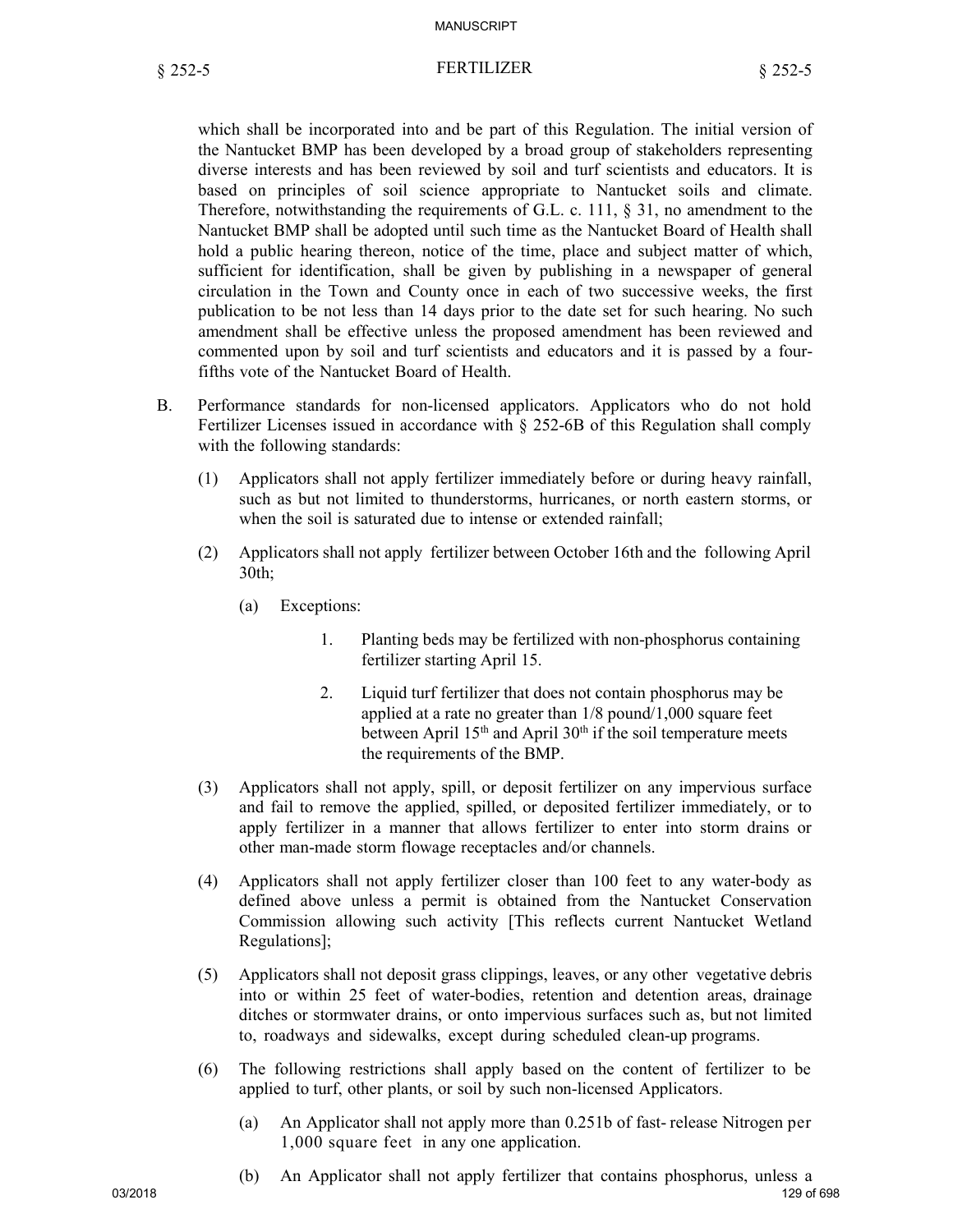soil test performed not earlier than three (3) years prior to application indicates a phosphorus deficiency and it is applied in conformance with the Nantucket BMP.

252:5 **03 - 01 - 2018**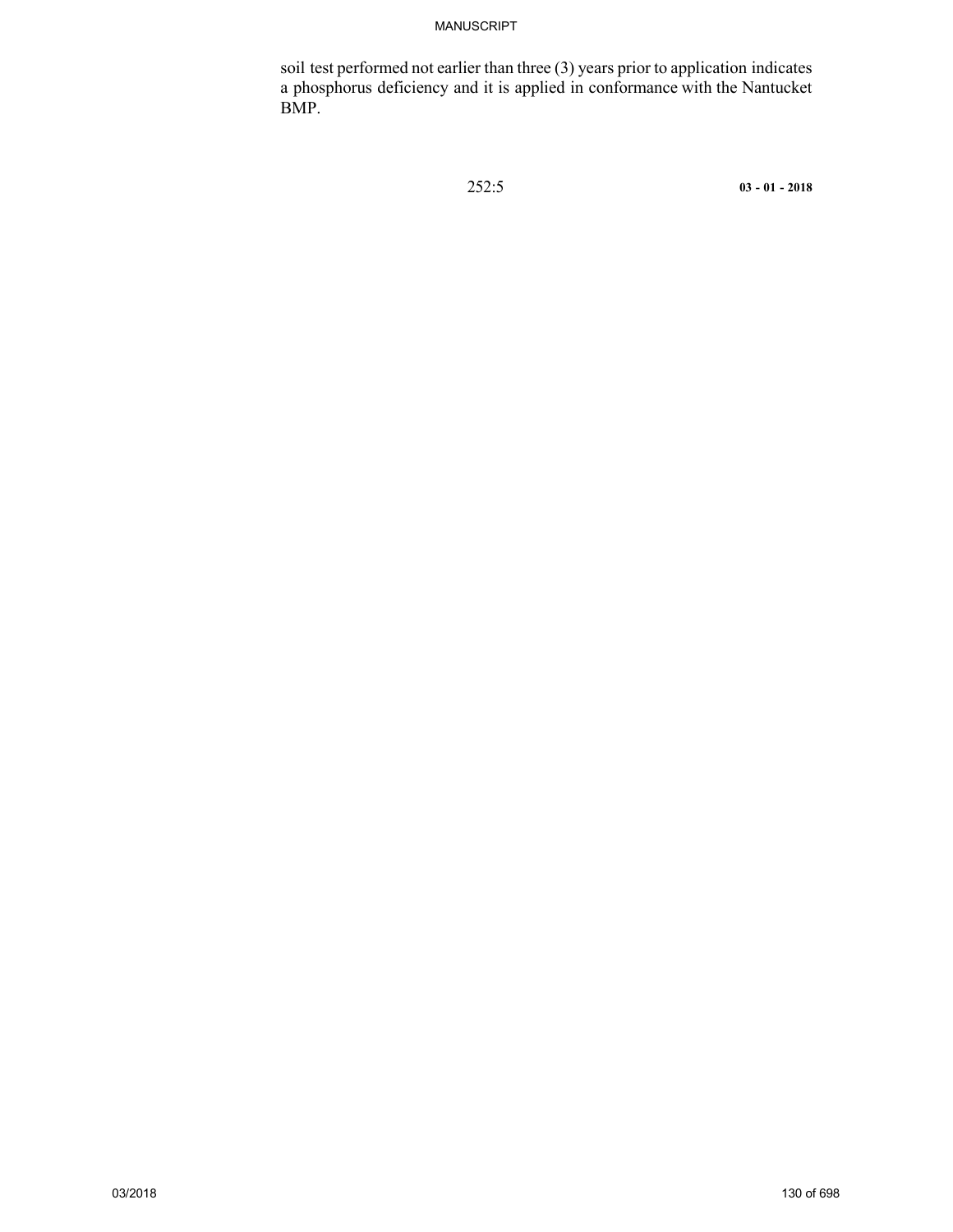- (c) Phosphorus containing fertilizer may only be used to establish new lawn or new non-agricultural turf area. A new lawn or non-agricultural turf area shall be defined as bare ground or as part of a Renovation. The use of phosphorus for these purposes shall be limited to the first growing season.
- (d) Applications of compost, which contain phosphorus, may only be applied in conformance with the Nantucket BMP and in accordance with the requirements of 330 CMR 31.05 (2).
- (7) A single application of nitrogen for turf shall not exceed 0.5 pounds of actual nitrogen per thousand square feet and the annual rate shall not exceed 3.0 pounds of actual nitrogen per thousand square feet; a single application for trees, shrubs, herbs and other ornamental plantings shall not exceed 0.5 pounds of actual nitrogen per thousand square feet and the annual rate shall not exceed 2.0 pounds of actual nitrogen per thousand square feet.
- (8) Applications of nitrogen shall be done at intervals of no less than two weeks until the annual maximum is reached.
- (9) The fertilizer application requirements of Subsection B(7) shall apply without limitation to the application of combination products.
- (10) Foliar fertilizers shall be applied in compliance with the Nantucket BMP. The nitrogen application rate of foliar products shall be included when calculating the annual total nitrogen application rate.
- (11) Compost and compost tea shall be applied in compliance with the Nantucket BMP. The nitrogen and phosphate application rates of compost and compost tea shall be included when calculating the annual total fertilizer application rate.
- C. Performance standards for licensed applicators.
	- (1) Licensed Applicators shall be exempt from the performance standards set forth in Subsection B of this section, provided that they comply with the requirements of Subsection C(2) of this section.
	- (2) All applications of fertilizer by a Licensed Applicator shall be in accordance with the Nantucket BMP, as amended, at the time of the application.
- D. Exemptions. The following activities shall be exempt from Subsections B and C:
	- (1) Application of phosphorus when establishing vegetation, after land disturbance, and when re-establishing or repairing turf after substantial damage, provided the application is in compliance with the Nantucket BMP. When applied within 100 feet of any water-body such application requires a permit from the Nantucket Conservation Commission [This reflects current Nantucket Wetland Regulations].
	- (2) Application of fertilizer for agricultural and horticultural uses, including sod farms shall be exempt if the operation qualifies as defined in M.G.L. c.128 §1A as an agricultural or horticultural use. Any agricultural or horticultural use that does not qualify under this definition may apply for this exemption to the Board of Health. Such application shall require written justification outlining the purpose and necessity for the exemption. Fertilizer applied for agricultural use must comply with the requirements set forth in 330 CMR 31.03 and 31.04

#### **§ 252-6. Education, licensure, enforcement, and penalties.**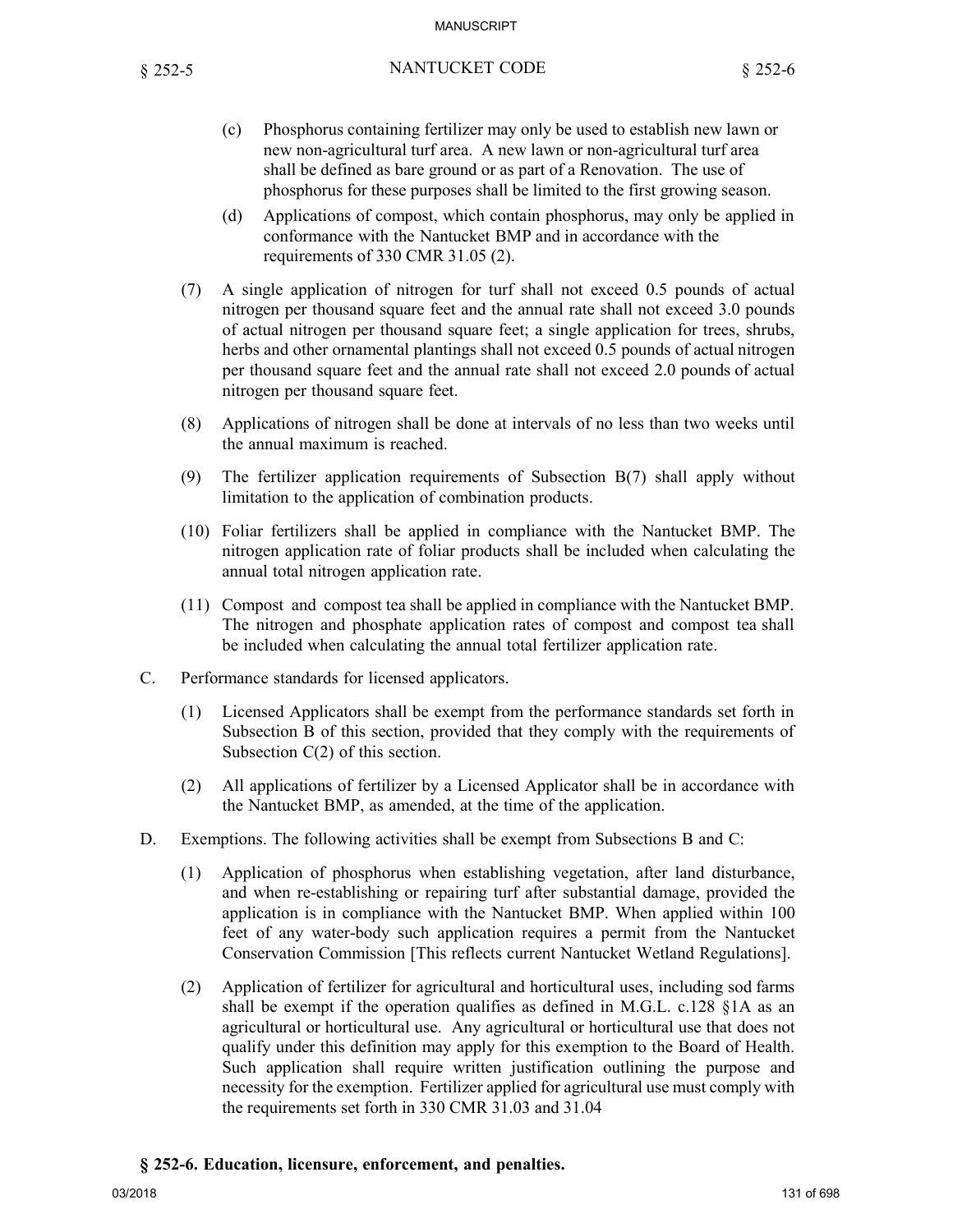## A. Education.

- (1) The Town of Nantucket Board of Health shall maintain a program of fertilizer education that is based on the Nantucket BMP.
- (2) The Nantucket Board of Health shall administer an assessment to determine an individuals' proficiency with respect to the Nantucket BMP.

252:6 **03 - 01 - 2018**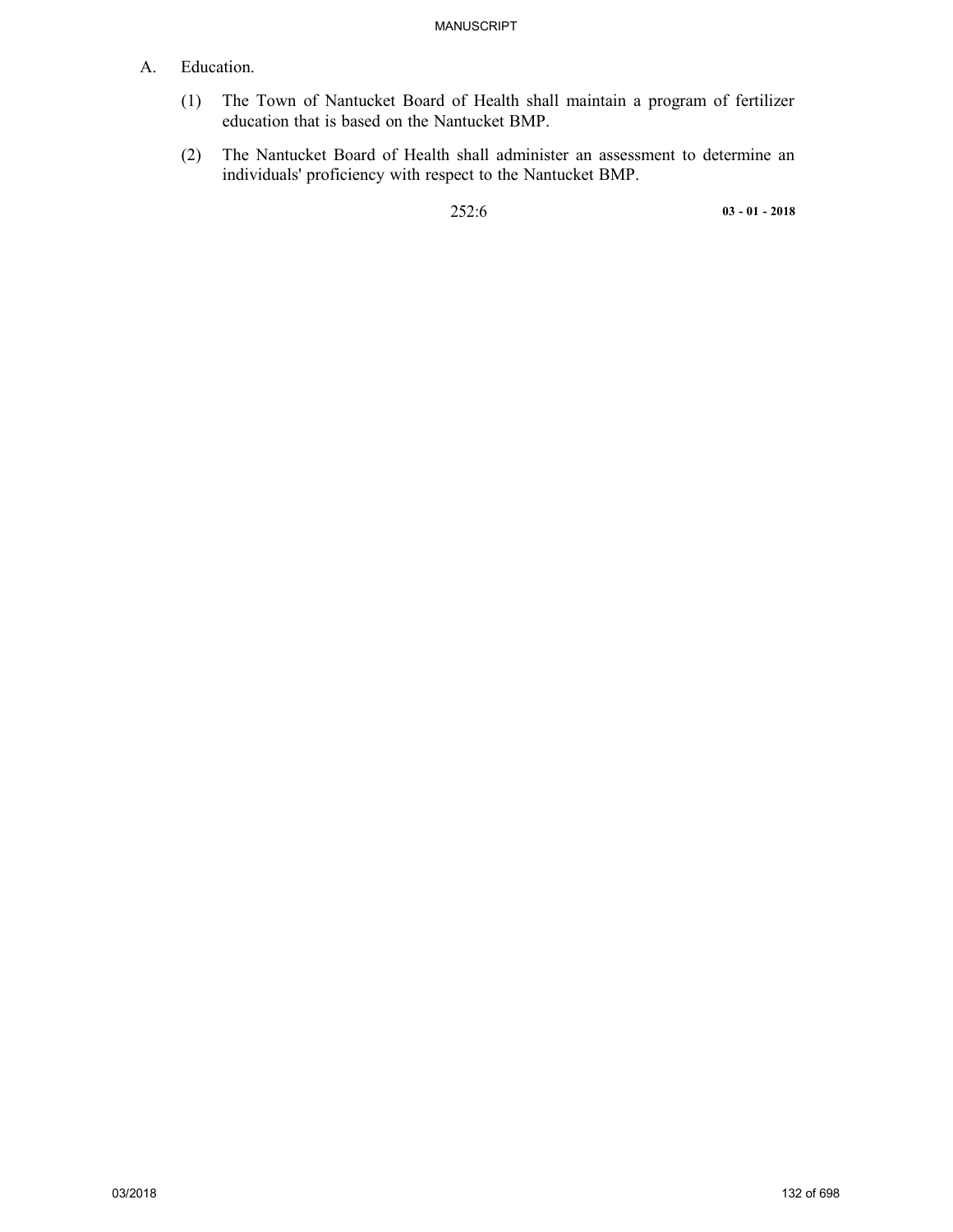- (3) Summaries of fertilizer application requirements will be made readily available to the public by the Nantucket Board of Health.
- B. Licensure.
	- (1) No Landscape Professional shall apply fertilizer in the Town and County of Nantucket without a License issued by the Nantucket Board of Health in accordance with this Regulation. Such License may be held but is not required by property owners who apply fertilizer on their own property.
	- (2) Any for hire company or commercial organization wishing to apply fertilizer shall hold a company license issued annually by the Board of Health. The company shall meet the following requirements to hold a fertilizer license:
		- a) The physical location of the business shall be provided to the Board of Health.
		- b) The company agrees to inspection of all fertilizer inventory at any reasonable time following written notice. All fertilizer must be stored at the address of the company provided to the Board of Health. The Board of Health must be provided the amount and analysis of all fertilizer purchased or remaining inventories prior to May  $1<sup>st</sup>$  of each year. Fertilizer purchased after that date must be reported to the Board of Health within 21 days of purchase.
		- c) The license holder shall record the following information detailing each application of fertilizer and must include date, time, property address, type of fertilizer applied, analysis of fertilizer including percent of fast and slow release nitrogen, quantity applied (in pounds), area applied to (in square feet), method of application and applicator.
			- a. Records shall be kept for at least three years, may be kept electronically or in hard copy format and shall be made available for inspection by the Board of Health, Health Department, or Natural Resources Department upon request. Failure to provide these records will make the license ineligible for renewal.
		- d) In order to apply fertilizers containing phosphorus a soil test indicating a phosphorus deficiency must have been performed no earlier than three (3) years before the application and/or the property must have a new lawn or renovation. Fertilizers containing phosphorus on hand prior to enactment of this regulation shall be logged by the license holder and that log shall be provided to the Board of Health.
		- e) The annual fee for a company license is \$200 and includes two applicator licenses. This license shall be prominently displayed at the place of business.
	- (3) Any individual working for a company licensed hereunder shall hold an annual applicator's license issued by the Board of Health. Each individual shall meet the following requirements to hold an applicators license:
		- a) Each applicator shall be at least 16 years of age.
		- b) Each applicator shall provide a signed acknowledgment indicating that they have reviewed the Nantucket BMP.
		- c) The annual fee for an applicator's license is \$25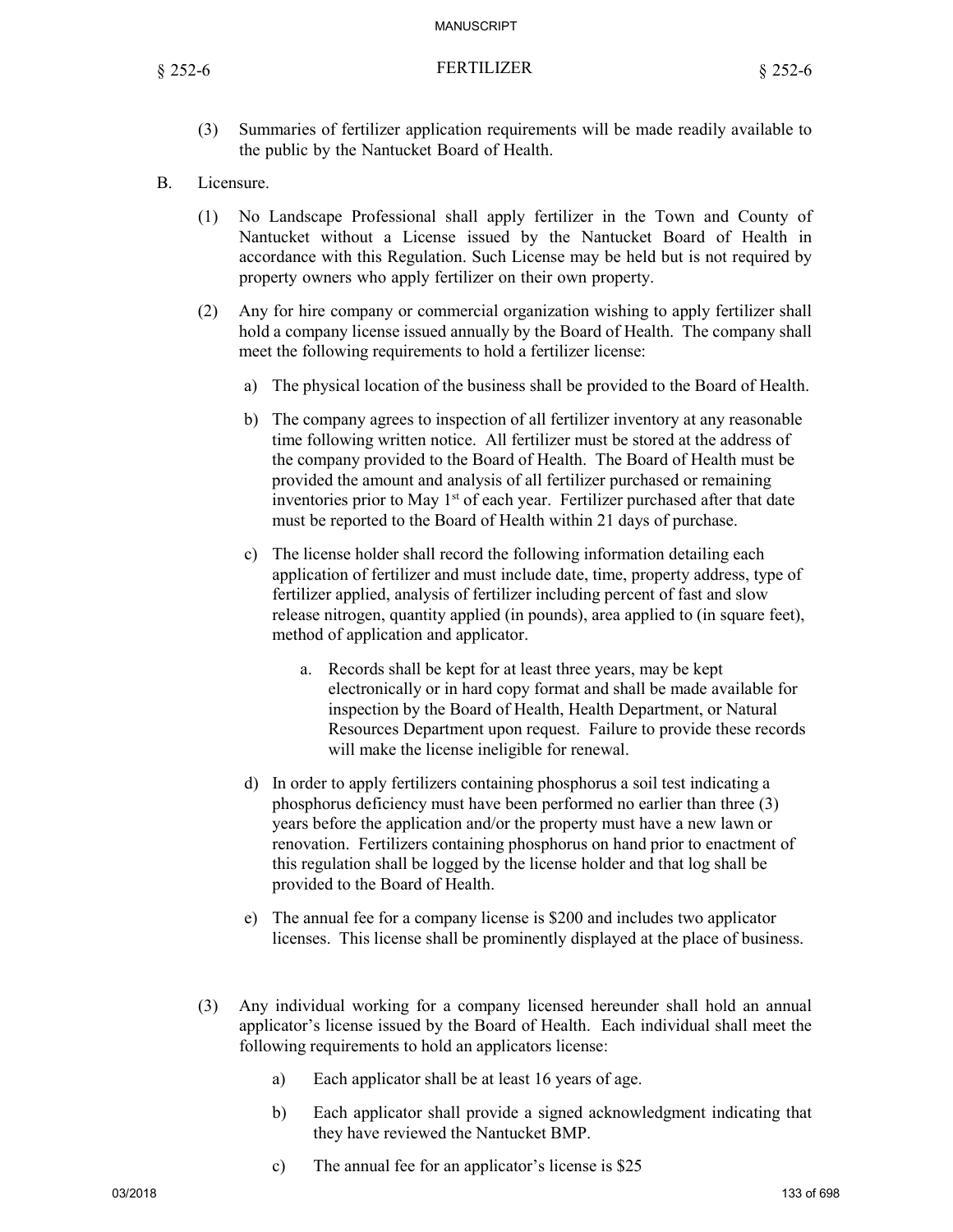- (4) Any Landscape Professional or Company licensed under this Regulation shall keep said License in his/her possession which shall be readily available for display. The License shall indicate the license number and date of the license expiration. The Licensee shall display such license when requested to do so by any officer of the Nantucket Police Department or Nantucket Board of Health.
- (5) Any store or on island vendor of fertilizer shall have a sign clearly showing the analysis of the fertilizer and shall include the percentage of fast release and slow release nitrogen. This sign shall also include one of the two statements depending on each individual products analysis:
	- a) " This fertilizer if applied correctly meets the requirements of the Town of Nantucket Best Management Practices for Landscape Fertilizer Use on Nantucket Island," or
	- b) "This fertilizer **does not** meet the requirements of the Town of Nantucket Best Management Practices for Landscape Fertilizer Use on Nantucket Island."

Phosphorus containing fertilizer shall be stored separately from non-phosphorus containing fertilizer. In locations where phosphorus containing fertilizer is displayed, a sign at least 11"x 17" in dimension shall be displayed with the following language:

"PHOSPHORUS RUNOFF POSES A THREAT TO WATER QUALITY. THEREFORE, UNDER MASSACHUSETTS LAW, PHOSPHORUS CONTAINING FERTILIZER MAY ONLY BE APPLIED TO LAWN OR NON-AGRICULTURAL TURF WHEN (I) A SOIL TEST INDICATES THAT ADDITIONAL PHOSPHORUS IS NEEDED FOR THE GROWTH OF THAT LAWN OR NON-AGRICULTURAL TURF; OR (II) IS USED FOR NEWLY ESTABLISHED LAWN OR NON-AGRICULTURAL TURF DURING THE FIRST GROWING SEASON."

## C. Enforcement.

- (1) Violations on Inspection
	- a) Any violation by an applicator shall also be considered a violation by the company as well.
	- b) The owner of the property where the violation occurred will be notified of the violation by certified mail return receipt detailing the violation and identifying the violating party.
- (2) License suspension or revocation. The Nantucket Board of Health may suspend or revoke any license issued pursuant to this Regulation or any other applicable law. Such revocation or suspension may take place after a hearing held by the Nantucket Board of Health of which the license holder shall be given seven days' written notice. Such notice shall be deemed given upon certified return receipt mailing same to the address listed on the license application. Upon a third violation in a calendar year by a company or the applicator the company license will be subject to a one-year suspension.
- (3) Non-criminal disposition. This Regulation may be enforced by the Nantucket Health Director, Assistant Health Officer and/or any Police Officer of the Town of Nantucket. Whoever violates any provision of this Regulation may be penalized by a noncriminal disposition process as provided in Massachusetts General Laws c chapter .40, section 21D and the Town's non-criminal disposition by-law, Sections 1-2, 1-3, 1-4, 1-5, and 1-6 of the Code of the Town of Nantucket. If non criminal disposition is elected, then any person who violates any provision of this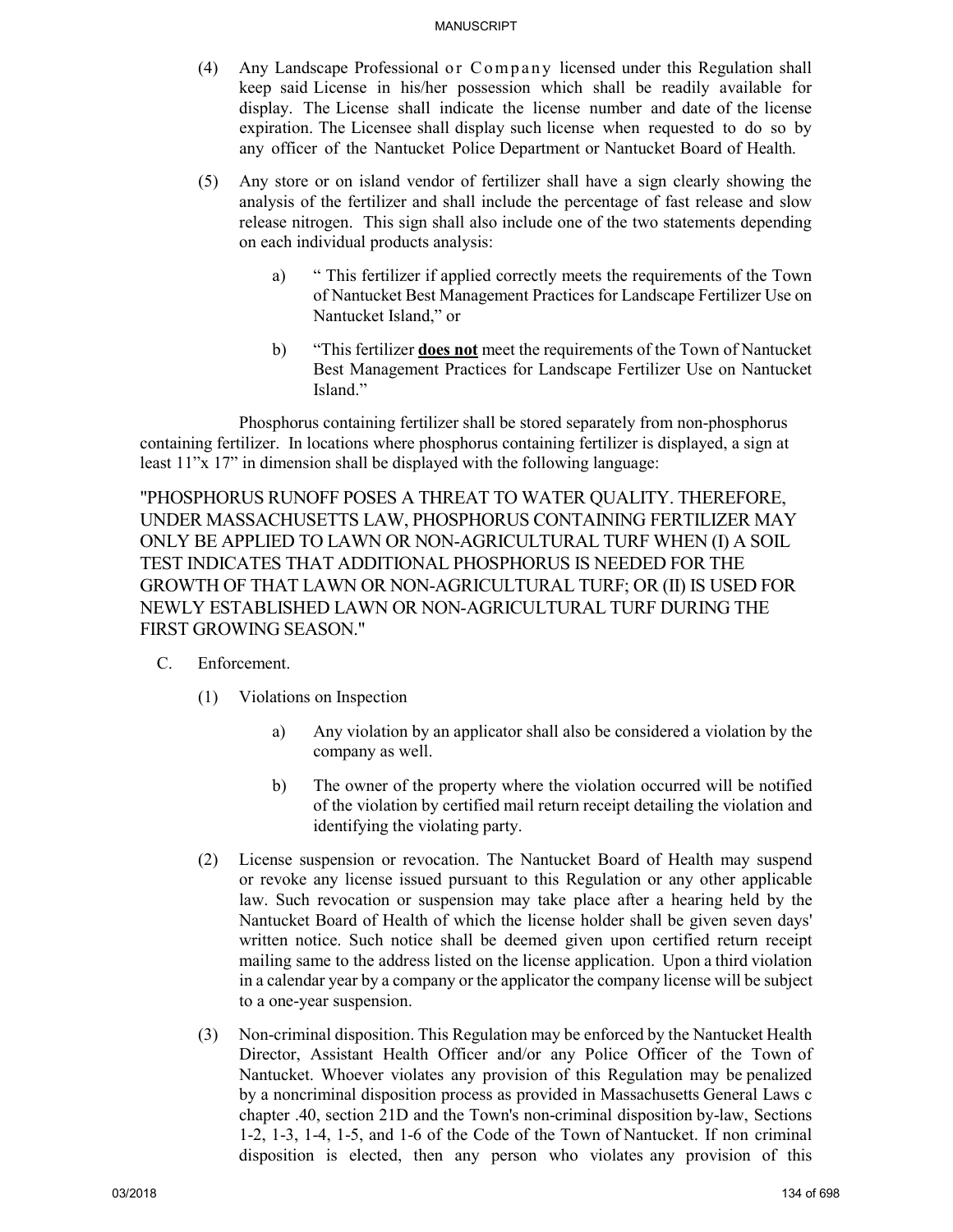Regulation shall be subject to a penalty in the amount of \$300 per day for each day of violation, commencing 10 days following day of receipt of written notice from the Nantucket Board of Health. Each day or portion thereof shall constitute a separate offense. If more than one, each condition violated shall constitute a separate offense.

252:7 **03 - 01 - 2018**